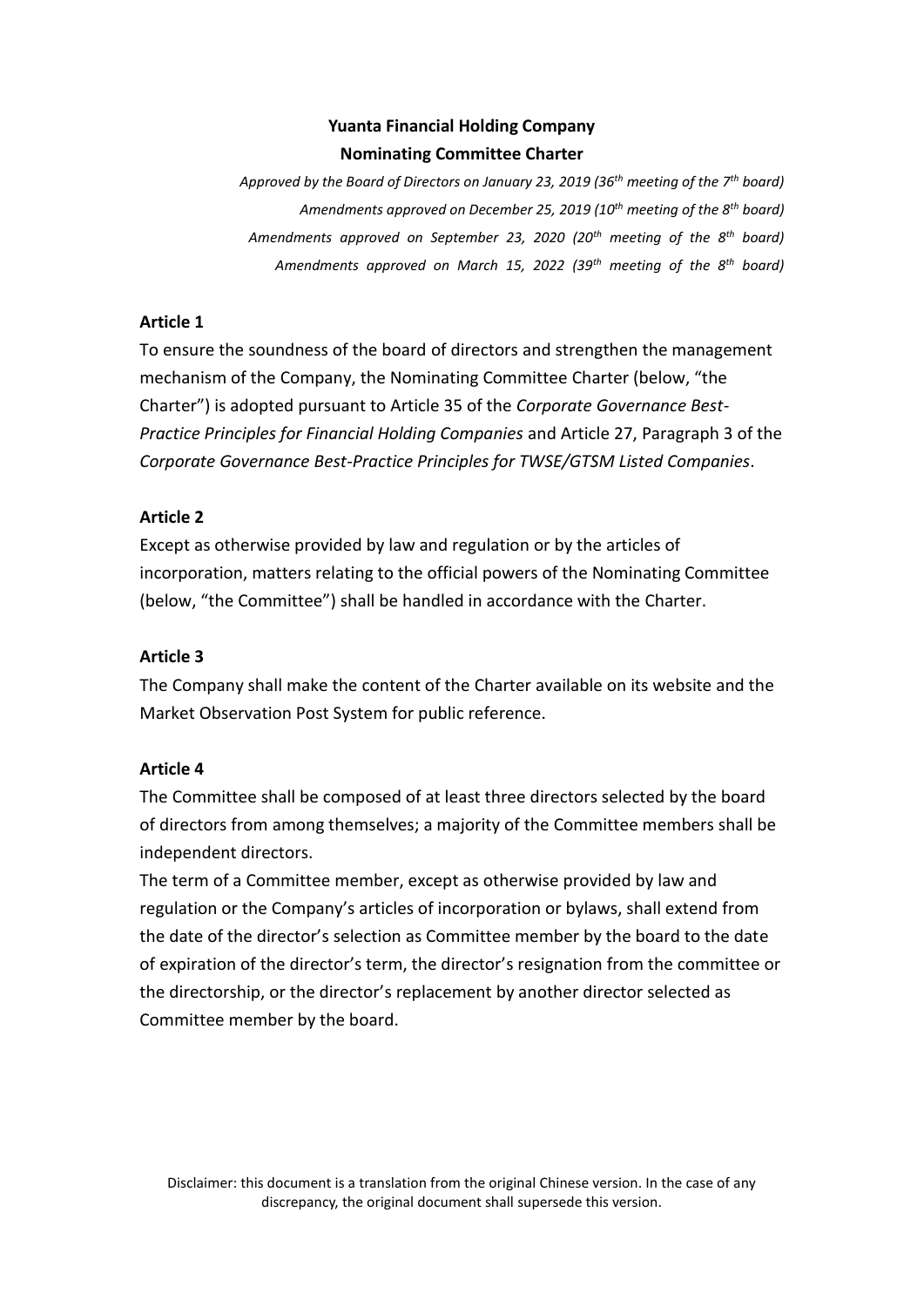# **Article 5**

With authorization from the board of directors (below, "the board"), the Committee shall exercise the due care of a good administrator to faithfully perform the following duties and shall submit its proposals to the board for discussion:

- 1. Laying down the standards of independence and a diversified background covering the expertise, skills, experience, gender, etc. of members of the board, and finding, reviewing, and nominating candidates for directors based on such standards.
- 2. Considering the election of senior managers.
- 3. Establishing and developing the organizational structure of the board and each committee.
- 4. Establishing and reviewing on a regular basis programs for director continuing education and the succession plans of directors and senior managers.
- 5. Researching and studying the Corporate Governance Guidelines, Procedures of Director Election, and Method for the Continuing Education of Directors of the Company.
- 6. Acting as the executive unit for the performance evaluation of the board and various functional committees.
- 7. Other matters as instructed by the board's resolution to be handled by the Committee.

If a member of the Committee has a stake in performing the duties in the preceding paragraph, he/she shall state the important aspects of its stake in the meeting of the Committee concerned, and where there is a likelihood that the interests of this Company would be prejudiced, he/she may not participate in discussion or voting, shall recuse himself/herself from any such discussion and voting, and may not exercise voting rights as proxy on behalf of another member of the Committee. If a Committee member's spouse, family members and relatives within the second degree of kinship, or a company with which the Committee member has a controlling relationship is interested in the particular agenda item of the Committee meeting, the Committee member shall be deemed to have an interest in such matter.

To decline to adopt a recommendation of the Committee, the board shall require the agreement of a majority of the directors in attendance at a meeting attended by two-thirds or more of all of the directors. In such event, the Company shall specify the details and cause of the discrepancy in the board meeting minutes, and within two days counting inclusively from the date of the board meeting resolution, shall

Disclaimer: this document is a translation from the original Chinese version. In the case of any discrepancy, the original document shall supersede this version.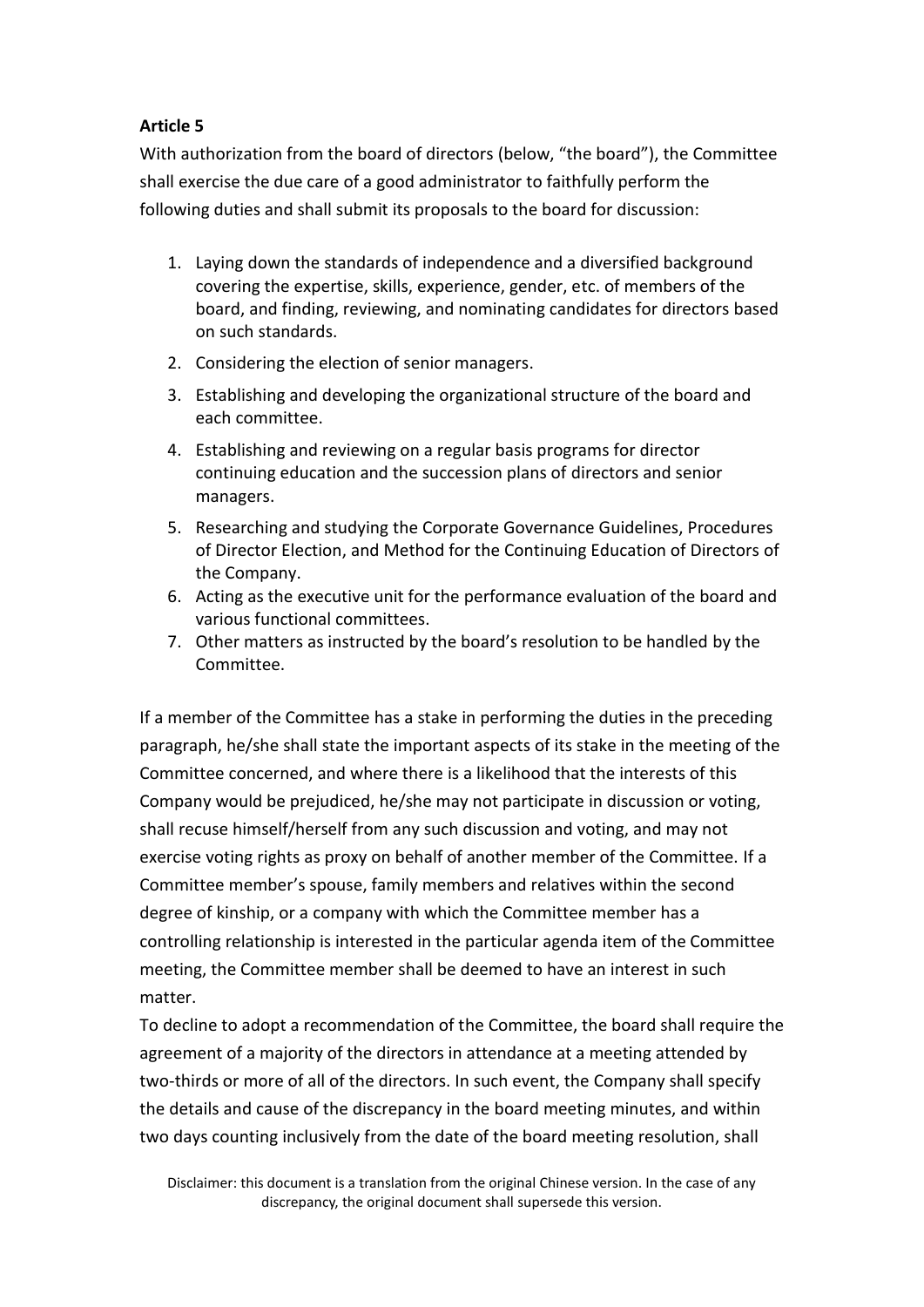furthermore carry out public announcement and reporting on the Market Observation Post System.

The scope of the senior managers referred to in Paragraph 1 is as follows:

- 1. The president, chief secretary, chief risk officer, chief functional officers, and chief executive officers established in accordance with the organizational rules of the Company.
- 2. The head of corporate governance as referred to in Article 49-1 of the *Corporate Governance Best-Practice Principles for Financial Holding Companies*.
- 3. Head of finance, head of accounting, and head of internal audit.

The deliberations of the senior managers in Subparagraph 3 of the preceding paragraph shall be conducted by the audit committee in accordance with the provisions of Article 14-5 of the *Securities and Exchange Act*.

# **Article 6**

Pursuant to the preceding Article, Paragraph 1, Subparagraph 1 of, the Committee shall undertake the following tasks:

- 1. Prescribing and reviewing on a regular basis the number and qualifications of the directors based on the scale and business nature of the Company, taking into account the expertise, skills, experience, gender, and independence required of them.
- 2. Identifying qualified candidates for director positions based on the number and qualifications prescribed pursuant to the preceding subparagraph and presenting a list of such candidates to the board, and carefully evaluating the qualifications of the nominees, and the existence of any matters set forth in Article 30 of the *Company Act*, and Article 3 and Article 4 (1) of *Regulations Governing Qualification Requirements for the Founder or Responsible Persons of Financial Holding Companies and Concurrent Serving Restrictions and Matters for Compliance by the Responsible Persons of a Financial Holding Company*, and the Committee shall handle the matters in accordance with the provisions of Article 192 (1) of the *Company Act*.
- Disclaimer: this document is a translation from the original Chinese version. In the case of any discrepancy, the original document shall supersede this version. 3. In nominating independent directors, the Committee shall take note of the experience, professional qualifications, and integrity of the nominee (compared to other candidates), any concurrent position of director, supervisor, committee member or chairperson that the nominee may hold in another company, as well as whether the nominee meets the requirements for independent director set out in the *Securities and Exchange Act*, the *Regulations Governing Appointment of Independent Directors and Compliance Matters for Public Companies*, and the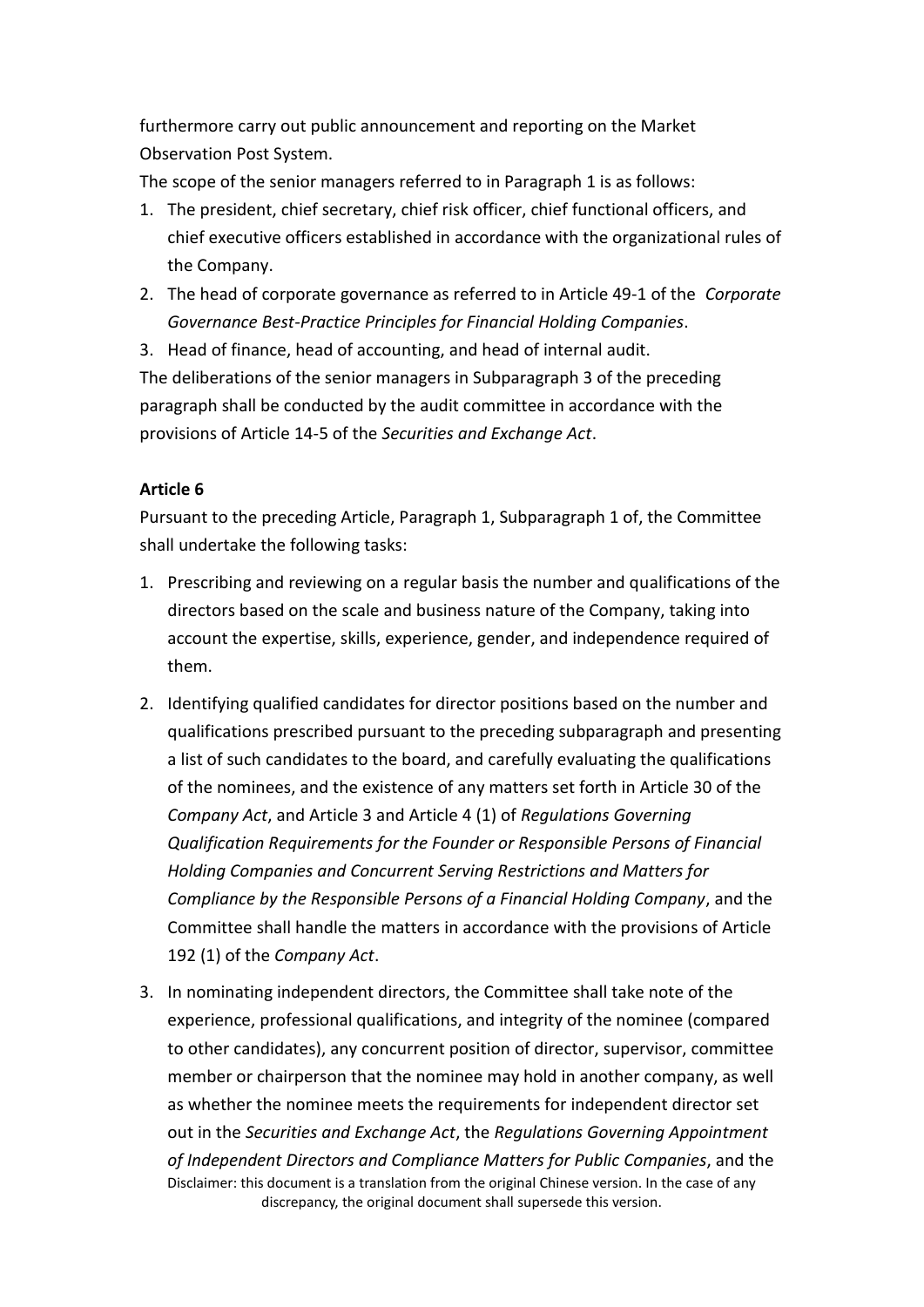Yuanta Financial Holding Company Corporate Governance Guidelines, and as set by the Taiwan Stock Exchange Corporation; the prime consideration shall be that the nominee will act in the long-term interests of shareholders.

In accordance with the provisions of Subparagraph 2 of Paragraph 1 of the preceding Article, the Committee shall handle the following matters:

- 1. The senior managers referred to in the Charter shall meet the requirements of Article 30 of the *Company Act* and Article 3, Article 5, or Article 6 of the *Regulations Governing Qualification Requirements for the Founder or Responsible Persons of Financial Holding Companies and Concurrent Serving Restrictions and Matters for Compliance by the Responsible Persons of a Financial Holding Company*, and have other statutory qualifications for appointment to the proposed position.
- 2. In accordance with the conditions set forth in the preceding subparagraph and the Company's overall development strategy, the Committee shall consider the election of senior managers and submit the results of such consideration to the board of directors for decision.

#### **Article 7**

The Committee shall undertake the following tasks pursuant to Article 5, Paragraph 1, Subparagraph 2:

- 1. Prescribing standards for establishment and qualifications for members and recommending an organizational charter for each committee under the board of directors, reviewing these standards and charters at least once every year, and presenting timely recommendations to the board regarding amendments.
- 2. Reviewing the qualifications of member candidates for remuneration committee and sustainable development committee and any potential conflict of interests, and recommending to the board new members and candidates for the conveners of aforementioned committees.
- 3. The terms of the convener and the members of each board committee shall be consistent with the terms of the directors, and in principle shall be three-year terms.

#### **Article 8**

The Committee shall convene at least twice a year, and may call a meeting at its discretion whenever necessary.

In calling a Committee meeting, a notice setting out the reasons for the meeting shall be given to the Committee members earlier than seven (7) days in advance of

Disclaimer: this document is a translation from the original Chinese version. In the case of any discrepancy, the original document shall supersede this version.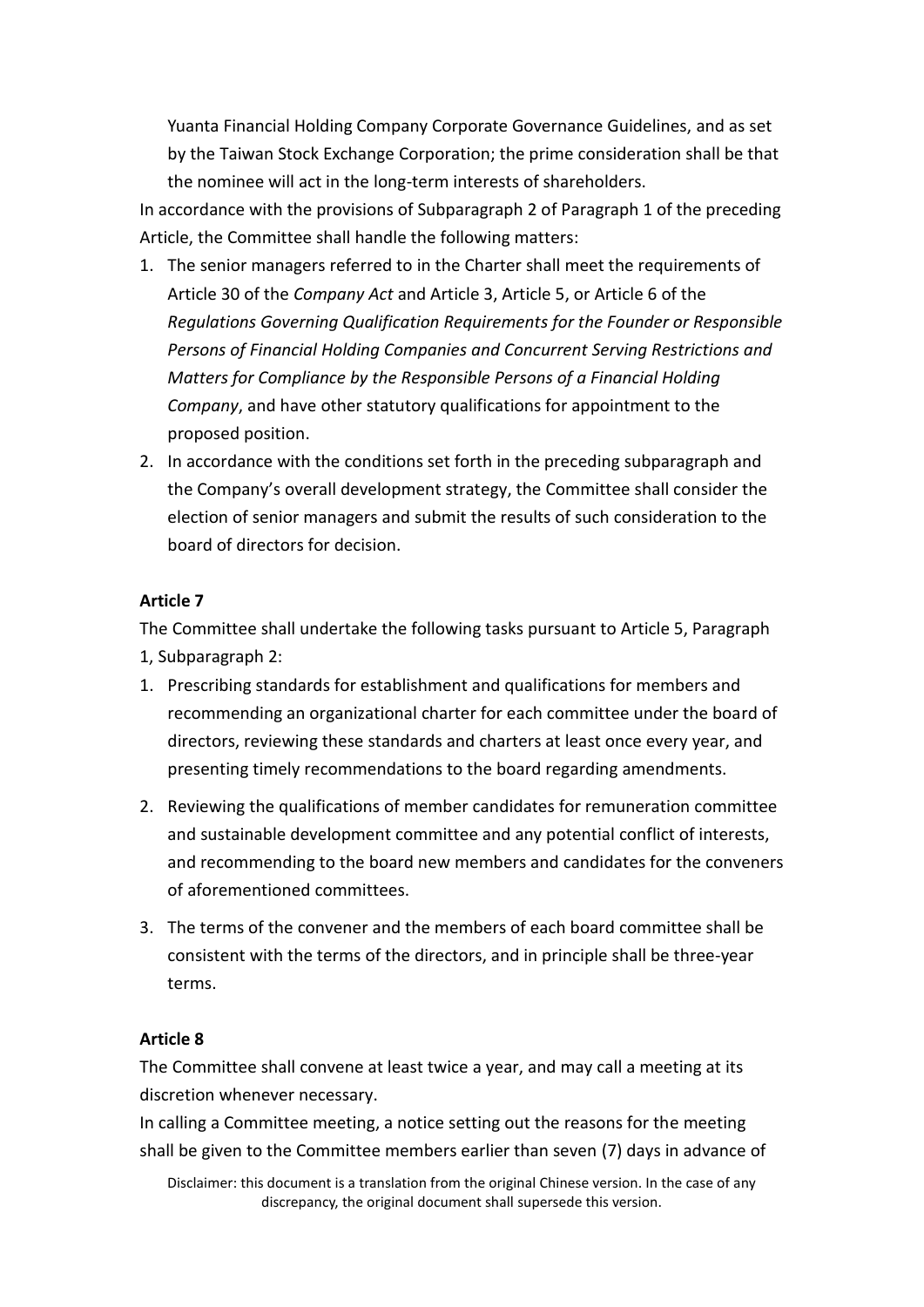the meeting. In emergency circumstances, however, the meeting may be called on shorter notice.

The convener and chairperson of a Committee meeting shall be an independent director. If the Committee convener is on leave, unable to convene a meeting for any reason, or required to recuse himself/herself pursuant to Article 5, Paragraph 2, the convener shall appoint another independent director on the Committee to act as a convener, or, when necessary, may appoint another member of the Committee to act as a convener. If the convener does not make such an appointment, the other Committee members shall select one independent director to serve as a convener. The Committee may request management-level personnel of relevant departments, internal auditors, accountants, legal consultants or other personnel of the Company to attend the meeting and provide related information as required, provided such delegates shall leave upon any discussion or voting being conducted.

### **Article 9**

The Committee's meeting agenda shall be drafted by the convener. Other members may also propose motions to the Committee for discussion. The meeting agenda shall be provided to members of the Committee in advance.

When a Committee meeting is convened, the Company shall make available an attendance book for attending members to sign and also for reference.

Committee members shall attend meetings in person. If a Committee member is unable to do so, it may appoint another member to do so as its proxy. Attendance via videoconferencing is deemed attendance in person.

A Committee member appointing another member to attend a meeting as its proxy shall issue a letter of authorization for each such appointment, setting out the authorization in regard to matters for which the meeting is convened. The proxy mentioned in Paragraph 3 above may accept the appointment by one person only.

### **Article 10**

Except as otherwise provided by law and regulation or by the Company's articles of incorporation and bylaws, a resolution of the Committee requires the approval of a majority of the members present at the meeting attended by two-thirds or more of all Committee members.

The proceedings of a Committee meeting shall be recorded in minutes, which shall specify the following matters in detail:

1. Session, time, and place of the meeting

Disclaimer: this document is a translation from the original Chinese version. In the case of any discrepancy, the original document shall supersede this version.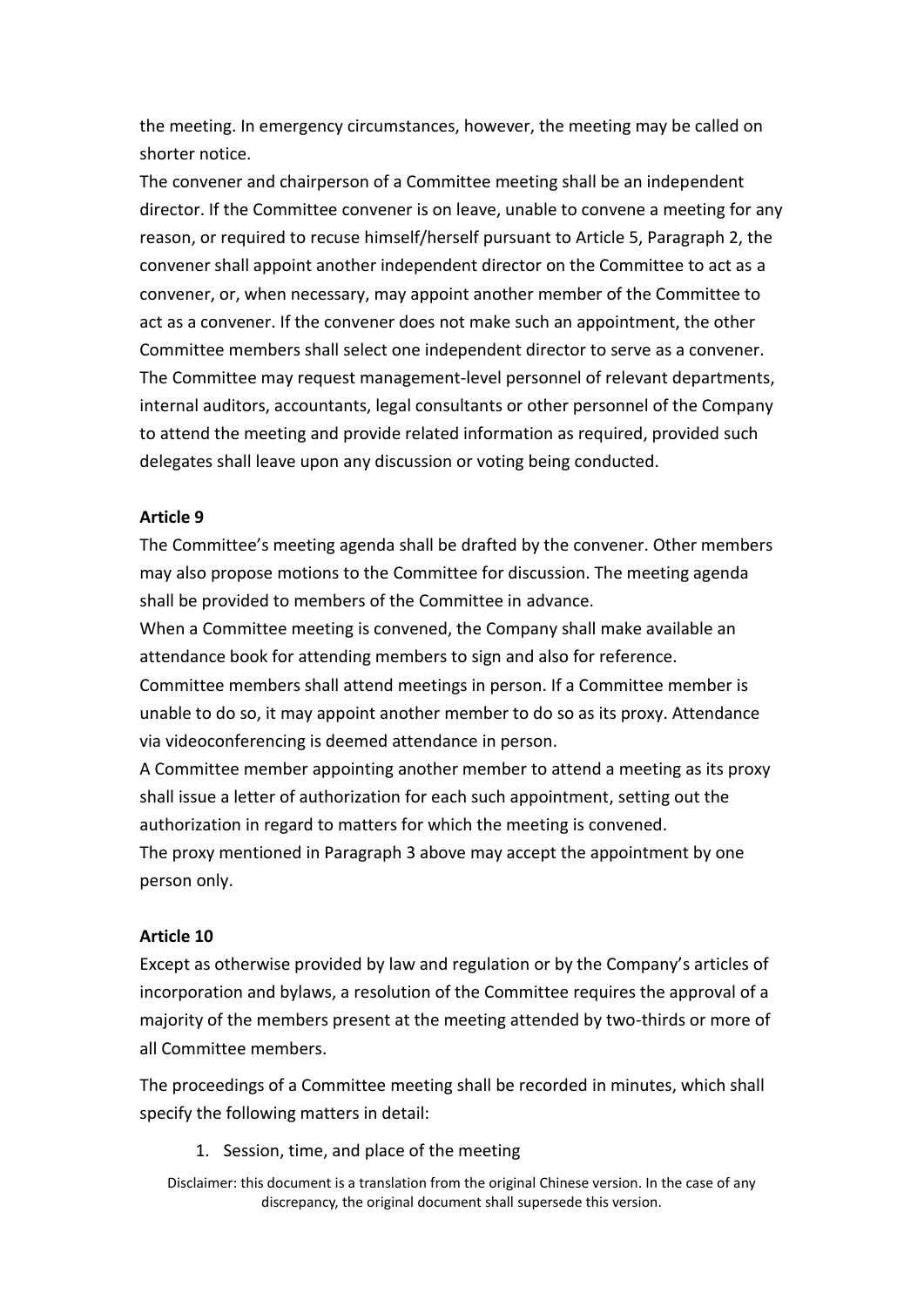- 2. Chairperson's name
- 3. Attendance of members, including names and numbers of members who are present at the meeting, on leave or absent from the meeting
- 4. Names and titles of nonvoting delegates at the meeting
- 5. Name of minutes taker
- 6. Matters reported on
- 7. Matters for discussion: the resolution method and outcome of each motion, and any objections or reservations expressed by any Committee member
- 8. Extempore motions: the name of the person submitting the motion, the resolution method and outcome of the motion, and summary of statements and objections or reservations expressed by members of the Committee, experts and other persons
- 9. Other matters required to be recorded.

The attendance book of the meeting, and the video and audio record in the event of a videoconference convened, are an integral part of the minutes of the proceedings. Minutes of the proceedings must be signed or sealed by the chairperson and the minute taker of the meeting, and copies thereof shall be distributed to all Committee members within twenty (20) days after the meeting. The minutes shall also be submitted to the board and be deemed important files of the Company, and shall be retained for five years. Preparation and distribution of the minutes of the proceedings may be done electronically.

In the event of a suit in respect of a matter concerning the Committee before the retention period in the preceding paragraph expires, the minutes shall be retained until the conclusion of the litigation.

### **Article 11**

The Committee may resolve to retain the service of an attorney, professional human resources agency, investment bank, certified public accountant, or other professionals to provide advice with respect to matters in connection with Articles 5 and 6. The costs of their services shall be borne by the Company. In the event of retention of a professional individual or institution mentioned in the preceding paragraph to assist with the performance of duties, the relationship

between such appointee and the Company and the costs arising out of the retention shall be disclosed in the corporate governance and operation report contained in the